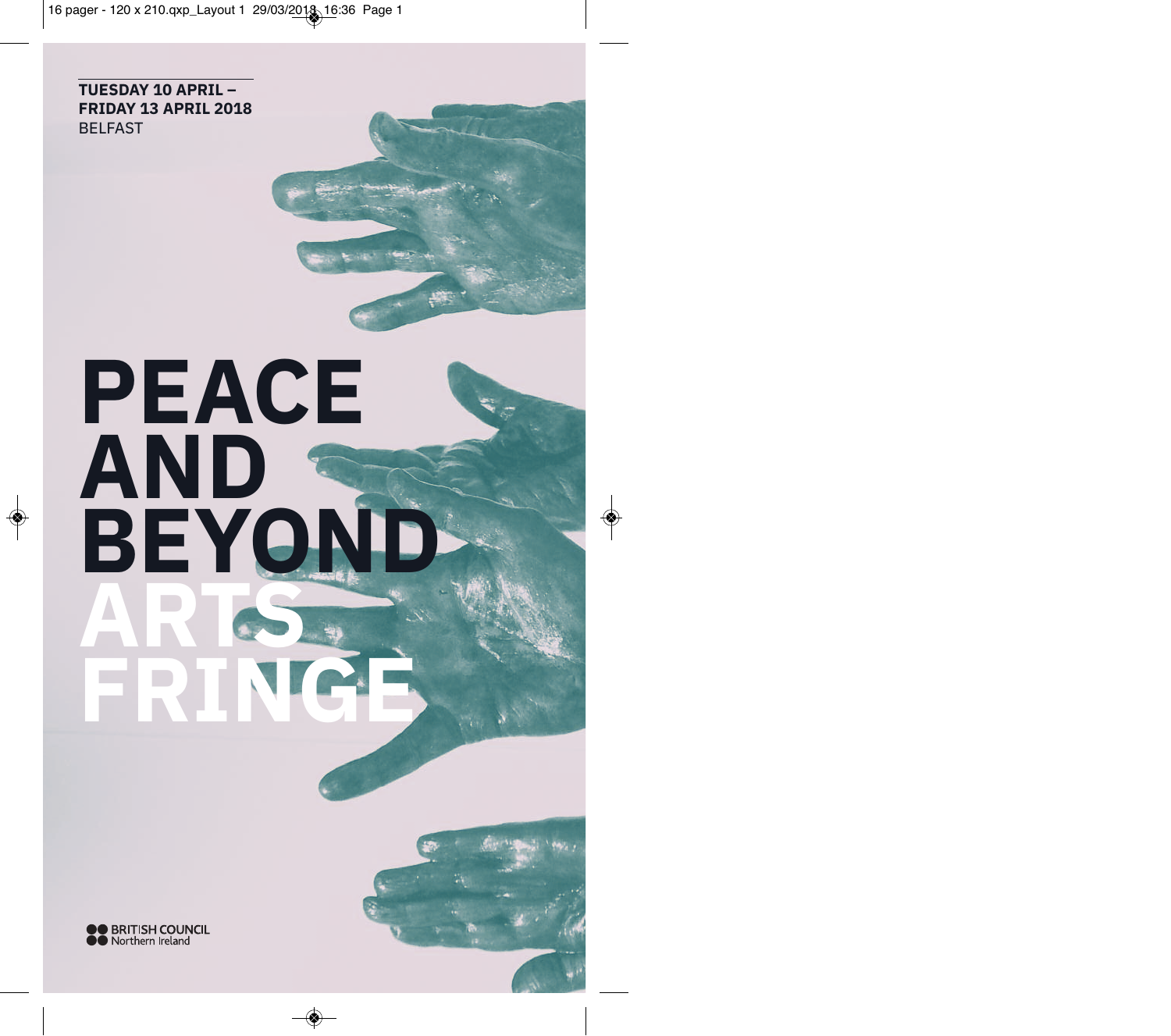#### **WELCOME**

**-**

◈

Welcome to the *Peace and Beyond Arts Fringe* presenting a small number of works created since the Good Friday /Belfast Agreement by Northern Ireland artists and makers as well as international writers and poets.

Before the official opening of the conference at Belfast City Hall's Civic Reception at 19:30, we invite early bird delegates to join us for the Peace and Beyond Arts Fringe.

All events take place or depart from Riddel's Warehouse, 87 - 91 Ann Street, Belfast.

## **CONTENTS WELCOME CONTENTS**

#### **STREET ART 4.**

**4. STREET ART**<br>Walking Tour Exploring<br>Belfast's historic Cathedral Quarter Walking Tour Exploring Belfast's historic Cathedral Quarter

#### **THEATRE 6.**

Kabosh Theatre Company *Green and Blue*

**VISUAL ARTS 8.** Raymond Watson

*Hands of History +20*

#### **VISUAL ARTS 10.**

Martin Krenn and Aisling O'Beirn *Transforming Long Kesh/Maze*

#### **LITERATURE 12.**

'What else…' *Poetry Jukebox*

**MUSIC 14.**

Stuart Bailie *Trouble Songs*

#### **RIDDEL'S WAREHOUSE** 87-91 ANN STREET, BELFAST

Built in 1865-67 by Thomas Jackson & Son, the warehouse has a 65 ft frontage and is four stories high: the ground floor is built on a plinth of Newry granite, with round headed arches finely carved with water-lilies, ivy, columbine and shamrock, supported on squat piers with bunches of flowers for capitals, and roundels of floral rosettes in the spandrels between the arches. The upper levels are of "white Glasgow brick" with polychromatic decoration in stone and banded red and black brickwork. The entire frontage was glazed with large windows of the then very novel plate glass. At the top is a deep cornice in brick and sandstone and a parapet to the pitched roof behind. With the onset of the Troubles it became impossible for Riddels to carry on business in Ann Street. The Warehouse lay empty for some years before being acquired by the Police Service as part of the security provisions. It is now owned by Hearth Historic Buildings Trust, The Old Museum, 7 College Square North, Belfast.

**Cover Image:** Raymond Watson *Hands of History*

◈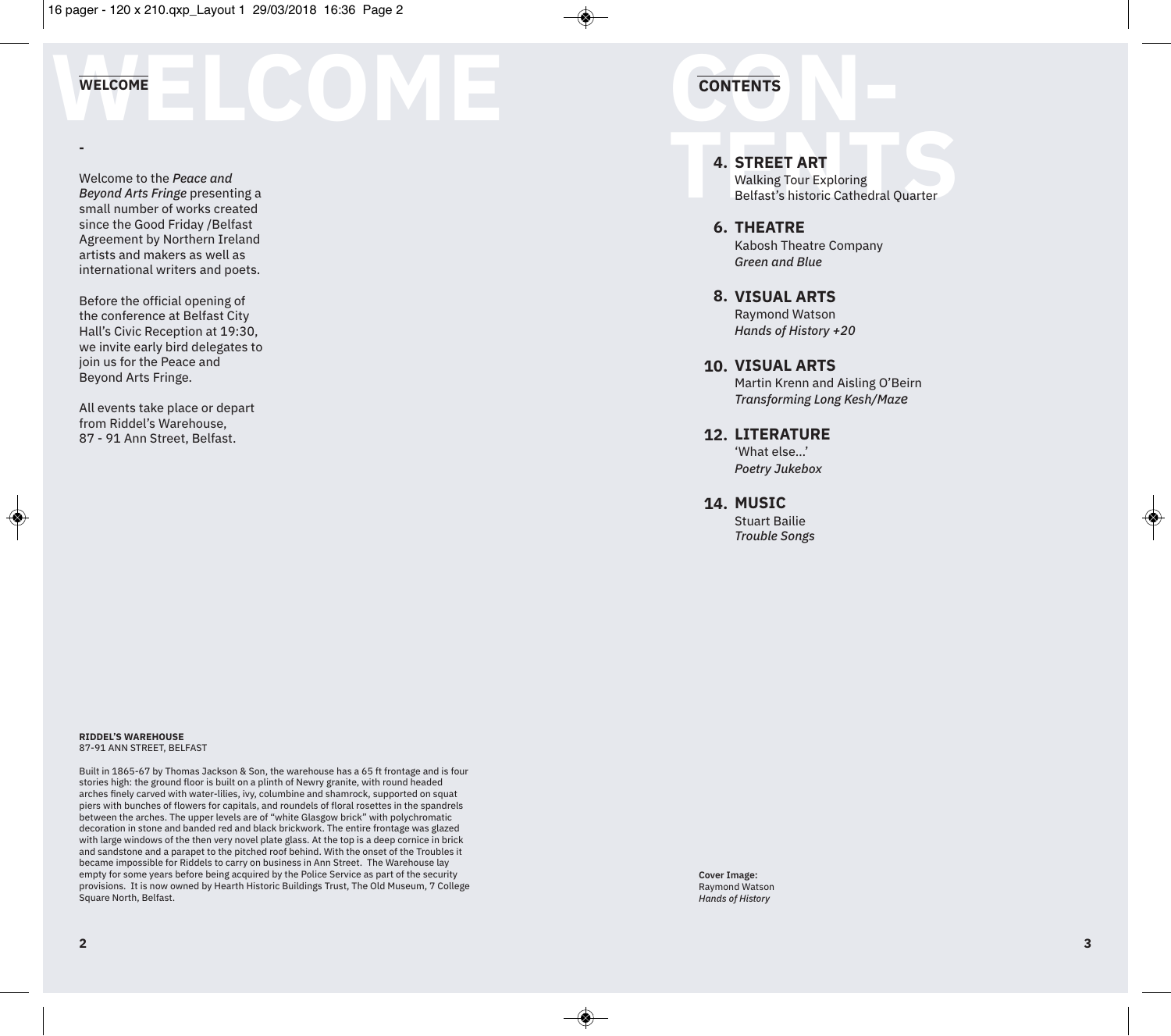**E**

**E**

**T**

**N**

**G**

### **A**<br> **RALKING TOUR EXPLO<br>
HISTORIC CATHEDRAL<br>
TUESDAY 10 APPTL** 7<br>WALKING TOUR EXPLORING BELFAST'S **HISTORIC CATHEDRAL QUARTER**

**R**

**STREET AR** 

**-**

♦

**S T R E E T A R T**

**TUESDAY 10 APRIL<br>TIME: 13:30 DURATION: 90 MI<br>DEPARTING FROM RIDDEL'<br>87 - 91 ANN STREET, BELF/ KKTER**<br>NS (ON FOO<br>S WAREHO<br>AST <sup>T</sup>)<br>OUSE, TUESDAY 10 APRIL TIME:  $13:30$  duration: 90 MINS (on foot) DEPARTING FROM RIDDEL'S WAREHOUSE, 87 - 91 ANN STREET, BELFAST

#### **T**<br>Many **Many tours present the political R**<br>Recorded the tical Theory murals of conflict but Belfast has also become a city where Street Art has flourished, where artists from around the world have come to paint. Devised and led by Seedhead Arts and local artists who have driven the scene in the last few years this 90 minute, gently paced guided tour explores the ever changing face of Street Art in Belfast's historic Cathedral Quarter.

The tour culminates at 15:00 at Riddel's Warehouse with a rare opportunity to visit this extraordinary building (built 1865). A centrepiece of Belfast's industrial past, Riddel's Warehouse was acquired during the Troubles by Musgrave Street Police Station to act as a 'security buffer' and becomes the surroundings for the Peace and Beyond Arts F r i n g e .









 $\bigcirc$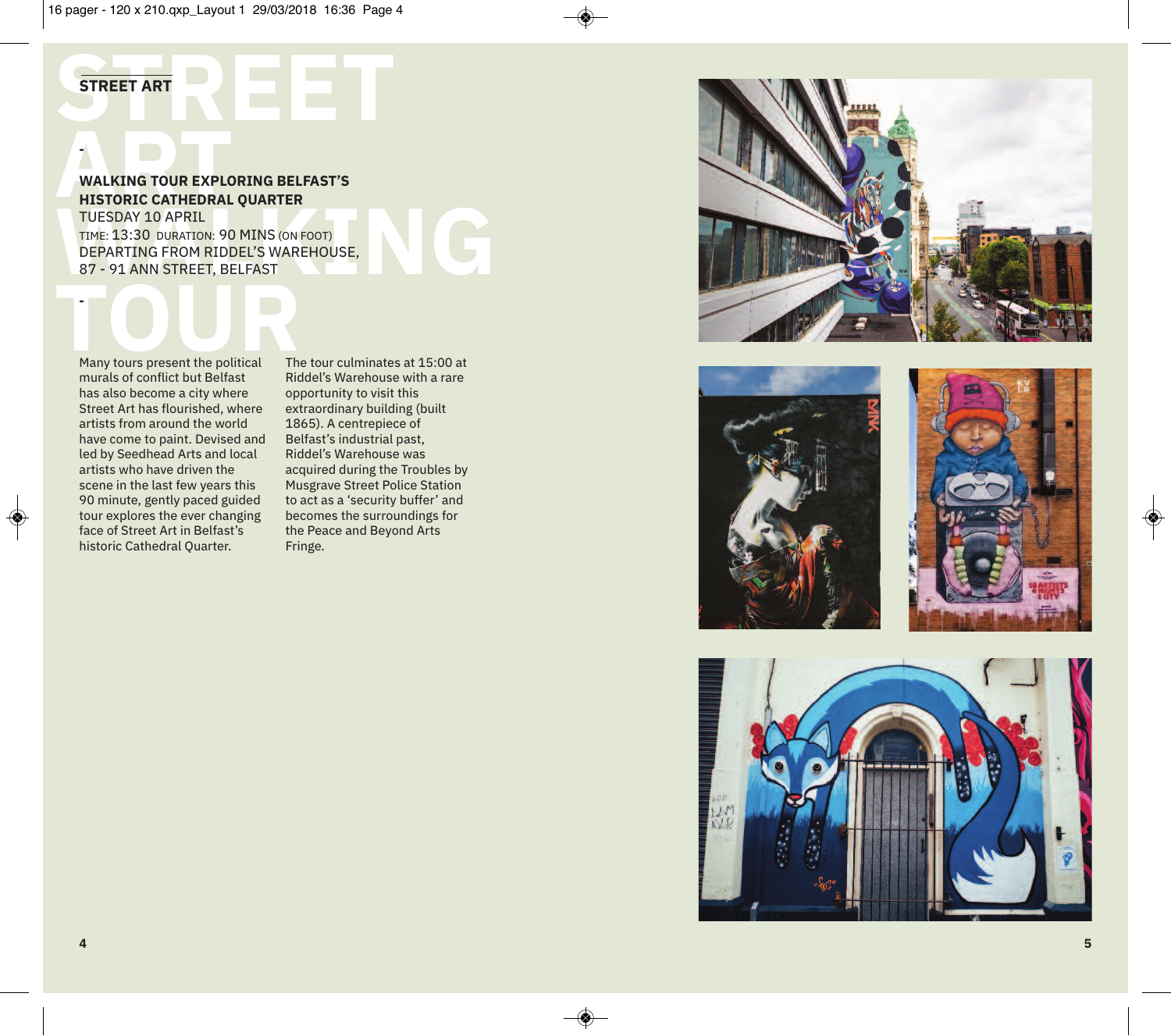### **THEATRE THEATRE**

#### **KABOSH THEATRE COMPANY PRESENTS GREEN AND BLUE**

TUESDAY 10 APRIL TIME: 15:00 | DURATION: 60 MINS (LIMITED CAPACITY AND ACCESS) UPSTAIRS AT RIDDEL'S WAREHOUSE 87 - 91 ANN STREET, BELFAST

**-**

**-**

◈

*Green and Blue* is a celebrated two-hander based on oral archive of serving RUC and An Garda Síochána Police Officers who patrolled the border between Northern Ireland and the Republic of Ireland at the height of the Conflict.

Performed by James Doran and Vincent Higgins, directed by Paula McFetridge, Green & Blue is written by Laurence McKeown, a former member of the Provisional Irish Republican Army (IRA) who took part in the 1981 Irish hunger strike now author, playwright, screenwriter.

**www.kabosh.net**



**Higgins and Doran give " engaging performances as the men unable to cross a line that only wise men and farmers can see".** BELFAST TELEGRAPH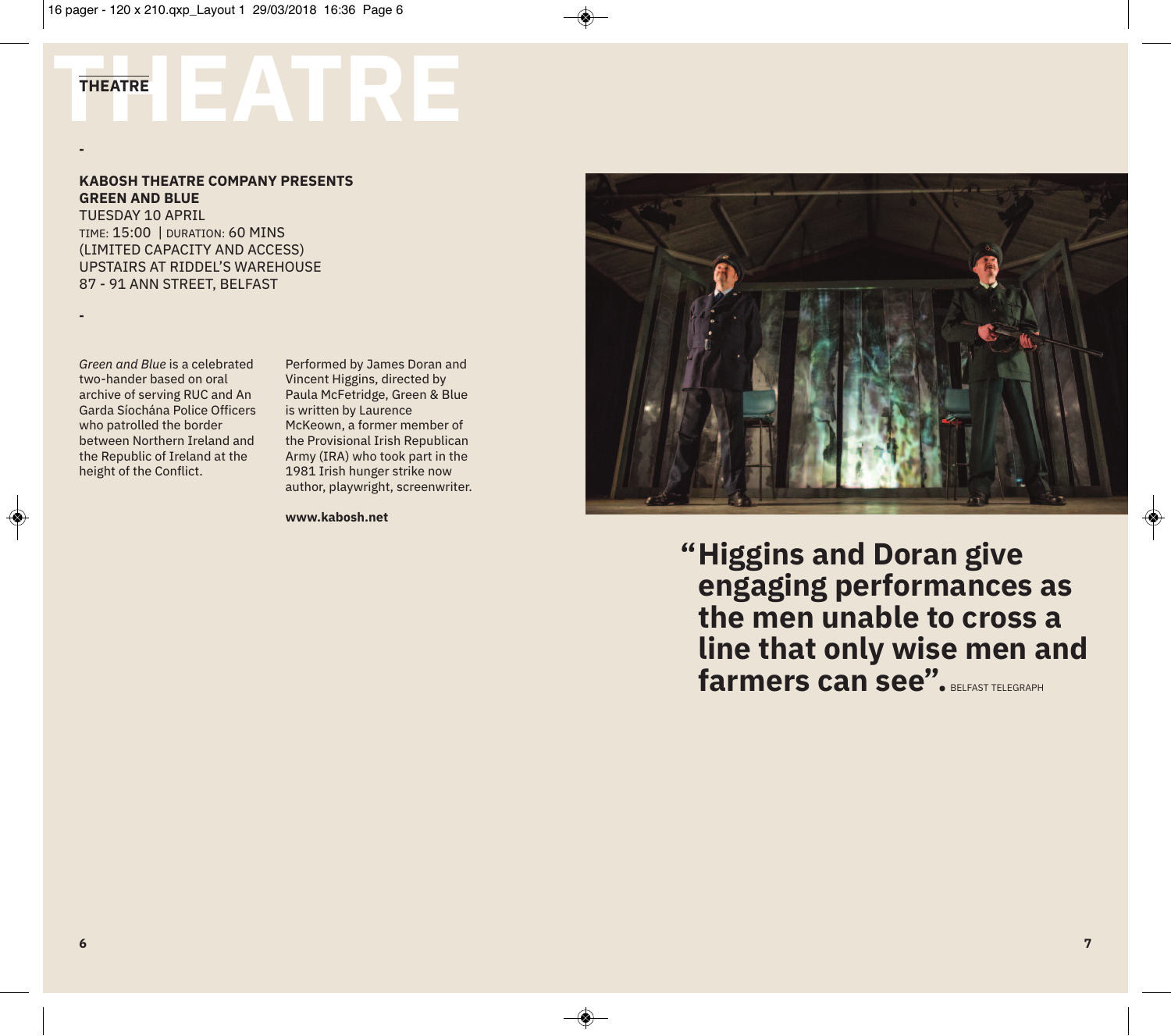## VISUAL ARTS **VISUAL ARTS**

**-**

**-**

**RAYMOND WATSON<br>
HANDS OF HISTORY +20<br>
CURATED BY THE ARTISANN GALLERY RAYMOND WATSON HANDS OF HISTORY +20** WWW.ARTISANN.ORG TUESDAY 10 APRIL – THURSDAY 12 APRIL - 11:00 - 18:00 FRIDAY 13 APRIL - 11:00 - 14:00

*Hands of History* started twenty years ago when the artist, Raymond Watson, managed to persuade nine individuals involved in crafting the Belfast/Good Friday Agreement to let him take a cast of their hands. Those initial nine were: Gerry Adams, Malachi Curran, David Ervine, John Hume, Gary McMichael, Monica McWilliams, Mo Mowlam, Sean Neeson and David Trimble.

In the run-up to the 20th anniversary, Raymond has revisited this project and cast the hands of others who were influential in promoting the goals of peace. The artworks featured here in *'An Introduction to Hands of History +20'* are the hands of:

**John Alderdice** was leader of the Alliance Party of Northern Ireland, 1987–1998, Speaker of the Northern Ireland Assembly, 1998–2004, and since 1996 he has sat in the House of Lords as a Liberal Democrat.

**Seamus Mallon** was involved in the civil rights movement during the 1960s before becoming the Deputy Leader of the Social Democratic and Labour Party (SDLP) from 1979 to 2001, and

from 1998 to 2001 he was the first Deputy First Minister of Northern Ireland.

**Mo Mowlam** was a Labour Party politician. She was Member of Parliament (MP) for Redcar from 1987 to 2001 and served as Secretary of State for Northern Ireland, 1997-9. Mowlam's personal charisma and reputation for plain speaking led her to being perceived by many as a leading light in brokering the peace agreement.

**Peter Robinson** was involved in Northern Irish politics for over 40 years, being a founding member of the DUP along with the late Dr Ian Paisley. He served as Leader of the Democratic Unionist Party (DUP) from 2008 until 2015, and was First Minister of Northern Ireland from 2008 until his retirement from public life in 2016.

The artist also presents *Grappling Hook,* a video installation that makes use of a grappling hook surreptitiously made by internees in the early 1970s. Produced by Digital Arts Studios (Belfast) in association with the Creative Workers Co-Op.



**At a Belfast Peace Wall the " artist tries to escape the imprisonment of one ideological political view point, only to discover a similar prison on the other side."**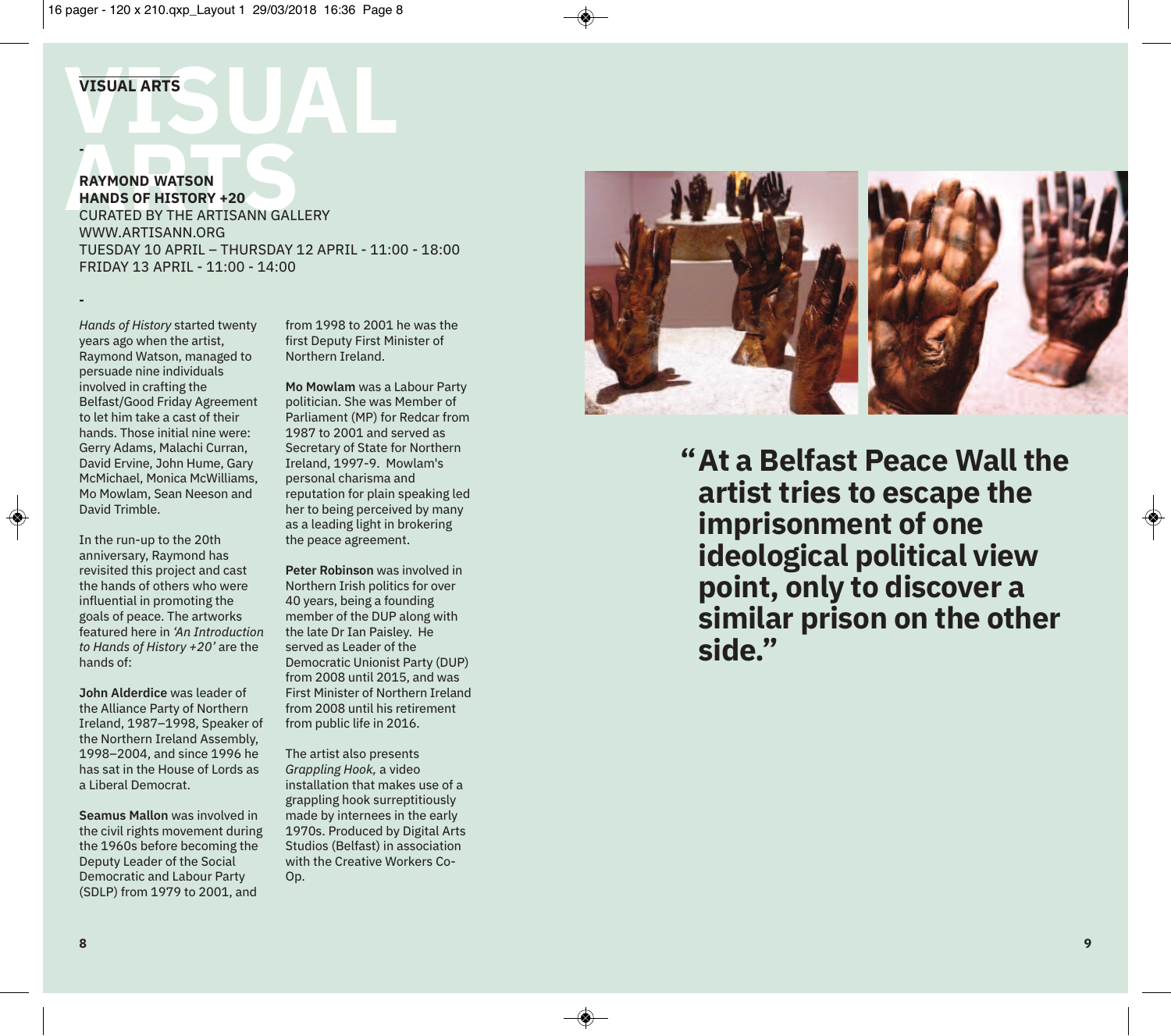### VISUAL ARTS **VISUAL ARTS -**

**MARTIN KRENN AND AISLING O'<br>TRANSFORMING LONG KESH/MA<br>TUESDAY 10 APRIL - THURSDAY 1 MARTIN KRENN AND AISLING O'BEIRN TRANSFORMING LONG KESH/MAZE** TUESDAY 10 APRIL – THURSDAY 12 APRIL

11:00 - 18:00 FRIDAY 13 APRIL 11:00 - 14:00

*Transforming Long Kesh/Maze* is a collaborative social sculpture project presented in part as a postcard series at Riddlel's by artists Martin Krenn and Aisling O'Beirn for the Peace and Beyond Fringe.

**-**

◈

The artists worked with individuals who have had firsthand experience of the Long Kesh/Maze prison in Northern Ireland including ex-prisoners from both Loyalist and Republican backgrounds, former visitors, ex-prison staff, archivists and collectors from community museums to collaboratively photograph existing prison artefacts or to co-create unique small sculptural objects to reflect their personal experiences of this site. Krenn and O'Beirn worked with participants in Northern Ireland to photographically restage objects from the prison, which

they made, own, or are caretaking for the future. Techniques for creating the new objects include methods traditionally used in making prison art.

Given indecision about future of the Long Kesh/Maze former prison site, the artists are interested in how one can think beyond the site's legacy and to its future.

Martin Krenn and Aisling O'Beirn are artists who have worked in the field of socially engaged art for more than 15 years. O'Beirn is based in Belfast and teaches at Ulster University, Krenn is living in Vienna and teaching at the University of Applied Arts Vienna.





**THANKFULLY NEVER USED 1976 2000** 

*Transforming Long Kesh/Maze* is part of TRACES, a three-year project funded in 2016 by the European Commission Horizon 2020 Research & Innovation programme investigating the challenges and opportunities raised when transmitting complex pasts and the role of difficult heritage in contemporary Europe.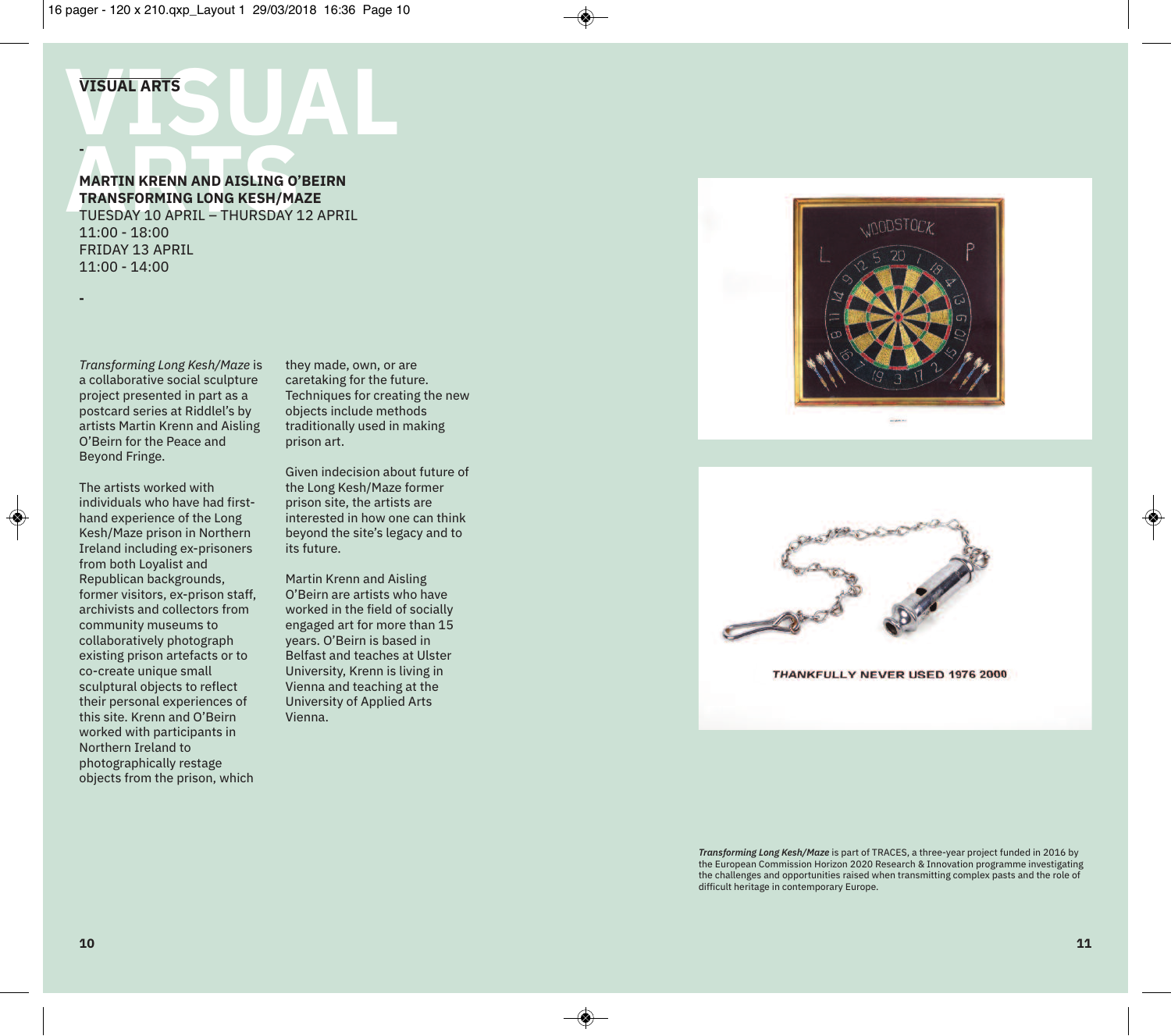## **LITERATURE LITERATURE**

**-**

**-**

◈

#### **TUREE 1999**<br> **TURE FOR STATE ASSESS**<br>
#CHANGINGTHEMESSAGE FOR BELFAST **'WHAT ELSE…' POETRY JUKEBOX LABELLIT: A WORD ON THE STREET PROJECT** TUESDAY 10 APRIL – THURSDAY 12 APRIL 11:00 - 18:00 FRIDAY 13 APRIL

11:00 - 14:00

Poetry Jukebox is Belfast's much loved sculptural project created by Belfast based poets Deirdre Cartmill and Maria McManus and located in the Crescent Arts Centre's garden.

This edition of contemporary poetry, 'What else…' marks the 20th Anniversary of the signing of the Good Friday Agreement and is featured in the Peace and Beyond Arts Fringe as an installation of takeaway micro artworks from the participating poets at the entrance to Riddel's Warehouse.

Public discourse matters, and putting something new into public discourse really matters. This curation of Poetry JukeBox is about the 'What else…'. Your poems go to joy, to solitude, to happiness, to grief, to unfinished business, the legacy, stuck-ness, progress, loss, gain, the future and the very origins of the universe itself.

Poets featured: Moyra Donaldson Damian Gorman Jean Bleakney Frank Ormsby Doireann Ni Groifa Gavin Martin Stephanie Conn Caitlin Gormley Brian Kirk Siobhan Campbell Tina Burke Ross Thompson Carol Caffrey Emma Must Milena Williamson Keith Payne Maria Isakova Bennett Matthew Rice Grainne Tobin Maeve O'Lynn **"**



**The single richest shared culture we have on this island is literature. It occupies a curious place in our psyche, being omnipresent but also, paradoxically, quite invisible"**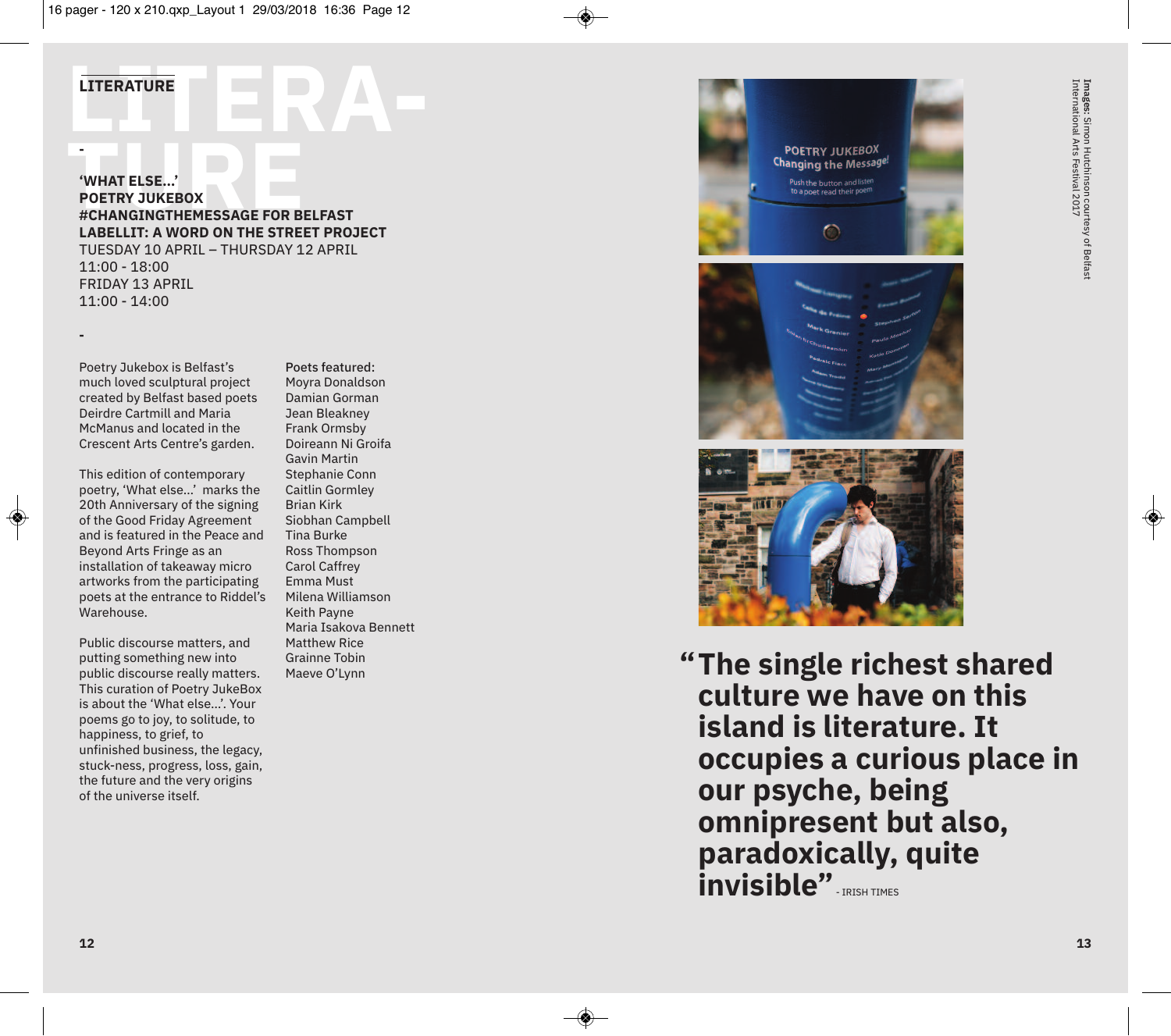# **MUSIC STIC**

**-**

**-**

◈

**TROUBLE SONGS BY STUART BAILIE** TUESDAY 10 APRIL 19:30-21:30 BELFAST CITY HALL CIVIC RECEPTION

*Trouble Songs* is the story of music and conflict in Northern Ireland since 1968. The story is related by Bono, Christy Moore, The Undertones, Stiff Little Fingers, Orbital, Kevin Rowland, Terri Hooley, The Rubberbandits and The Miami Showband survivors. Musicians from punk, folk, rave and rock have responded to violence, bigotry and shocking events. The soundtrack includes remarkable work by John Lennon, Paul McCartney, Sinead O'Connor, The Pogues, the Cranberries and Elvis Costello.

Stuart Bailie, a Belfast-based music journalist and broadcaster, has spoken to over 60 participants and reveals many untold histories. Trouble Songs is an alternative hearing of the conflict, a testament to music's value as a persuader, agitator and peacemaker. Trouble Songs has been supported by the British Council and Bloomfield Press, a collaboration between the author and EastSide Arts, Belfast.

Complementary copies of the book will be available for Peace and Beyond delegates.

#### MUSIC AND CONFLICT IN NORTHERN IRELAND



**Every musician that ever " stood on a stage, north of the border during those decades, every one of them** Was a hero.". STEPHEN TRAVERS, THE MIAMI SHOWBAND